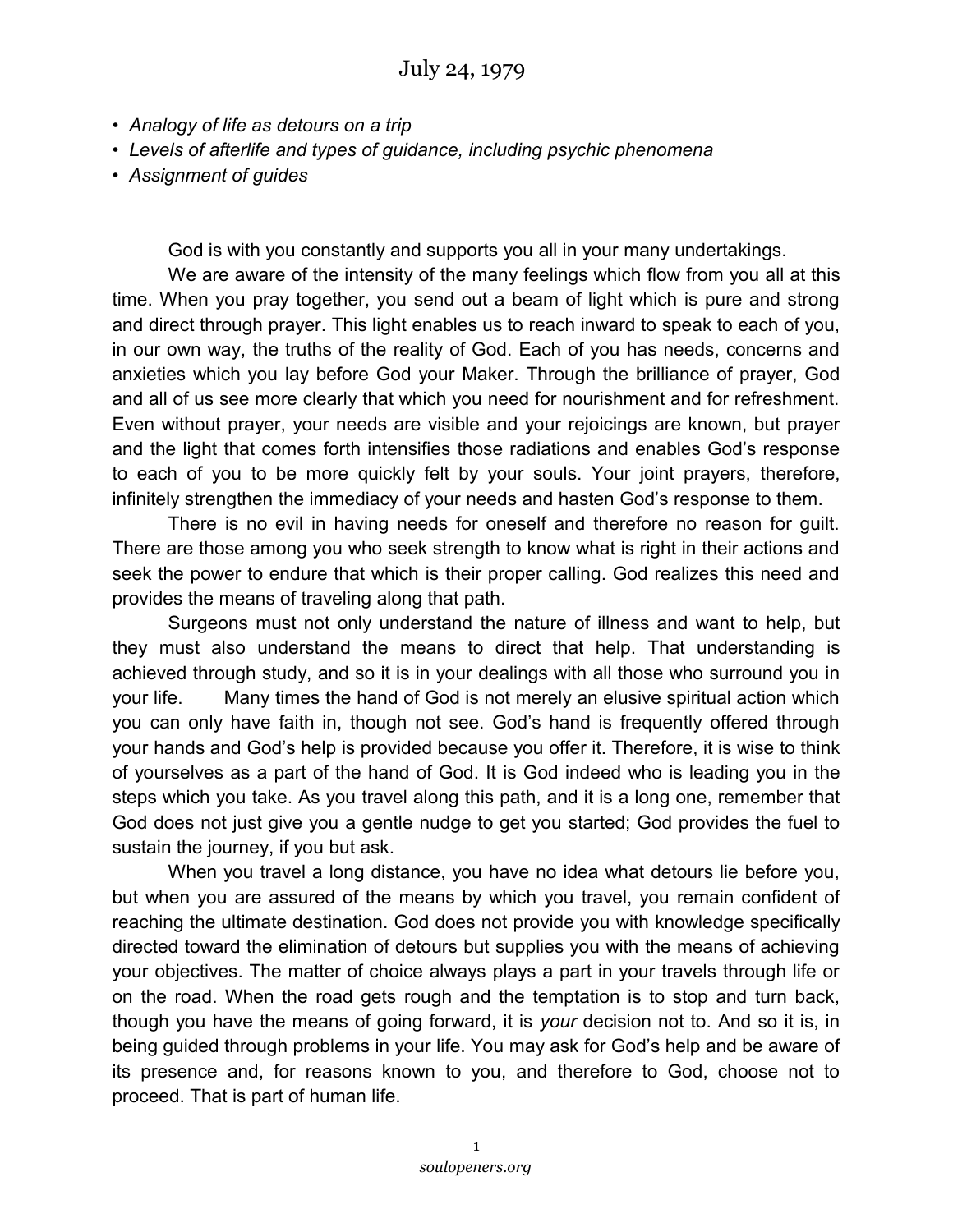By turning to God and asking for a means of determining whether to go forward and encounter the detours or to change your objectives, you will be given this information. It will not come as a clap of thunder in the stillness of the night but more like a gentle breeze which you can feel when your mind is relaxed and not concerned about other activities. With prayer, you will sense the rightness of a particular decision. This is as valuable and as direct a manifestation of God's guidance as any that are known to human beings. The statement, "Be still and know," expresses this perfectly. It is through stillness that we hear the thunderous voice of God as a gentle breeze.

You are also concerned about the numerous ways in which you become aware of the reality of a spiritual existence. The complexities of the spirit life and its relationships with human life are beyond full comprehension by those who live as you know life. You are aware of a kind of stratification in the spiritual development of all souls. This grouping or division is not a geographical one necessarily, but is related to the development of each spirit on its road toward oneness with God.

When you end your earthly lives, your spirit enters a preliminary phase of spiritual life whose primary characteristic is one of adjustment to the new freedom that is experienced. This level of spiritual awareness takes on numerous roles of varying length, depending upon the degree of spiritual development at the time of entry. For most souls, there is a strong pull to wish a return to an earthly life. This concern about their physical lives and the lives of those who still remain at your level frequently lasts for an extended period as measured in your concept of time. There is a strong desire to communicate with those still at your level, and in God's infinite wisdom, some are given this responsibility.

In order to bring your attention to the realities of a life which is continuous, spirits communicate as guides to those of you who seek them. This communication can take many forms. It may be through unexplainable physical acts. It may be through unexplainable psychic experiences such as an awareness of what will happen in the future or an awareness of what is happening concurrently. The diversity in expression of such communication is in some way known by each of you. When this communication achieves a substantive basis rather than merely one of extraordinary activity, then these are frequently devoted to specific matters relating to your lives and to the nature of your future lives. Those communications frequently are related to reincarnation and to communications from loved ones and even acquaintances.

In most instances, these communications about which you read are real. They take place in a manner that is difficult to explain, but is nevertheless factual. The spirits on the preliminary plane communicate directly to your own soul and your soul transmits this to conscious awareness. The viewpoint expressed by those who communicate from the preliminary stage in their spiritual life are in many ways limited in awareness of the true nature of the spirit, for they have only begun their journey. The matter of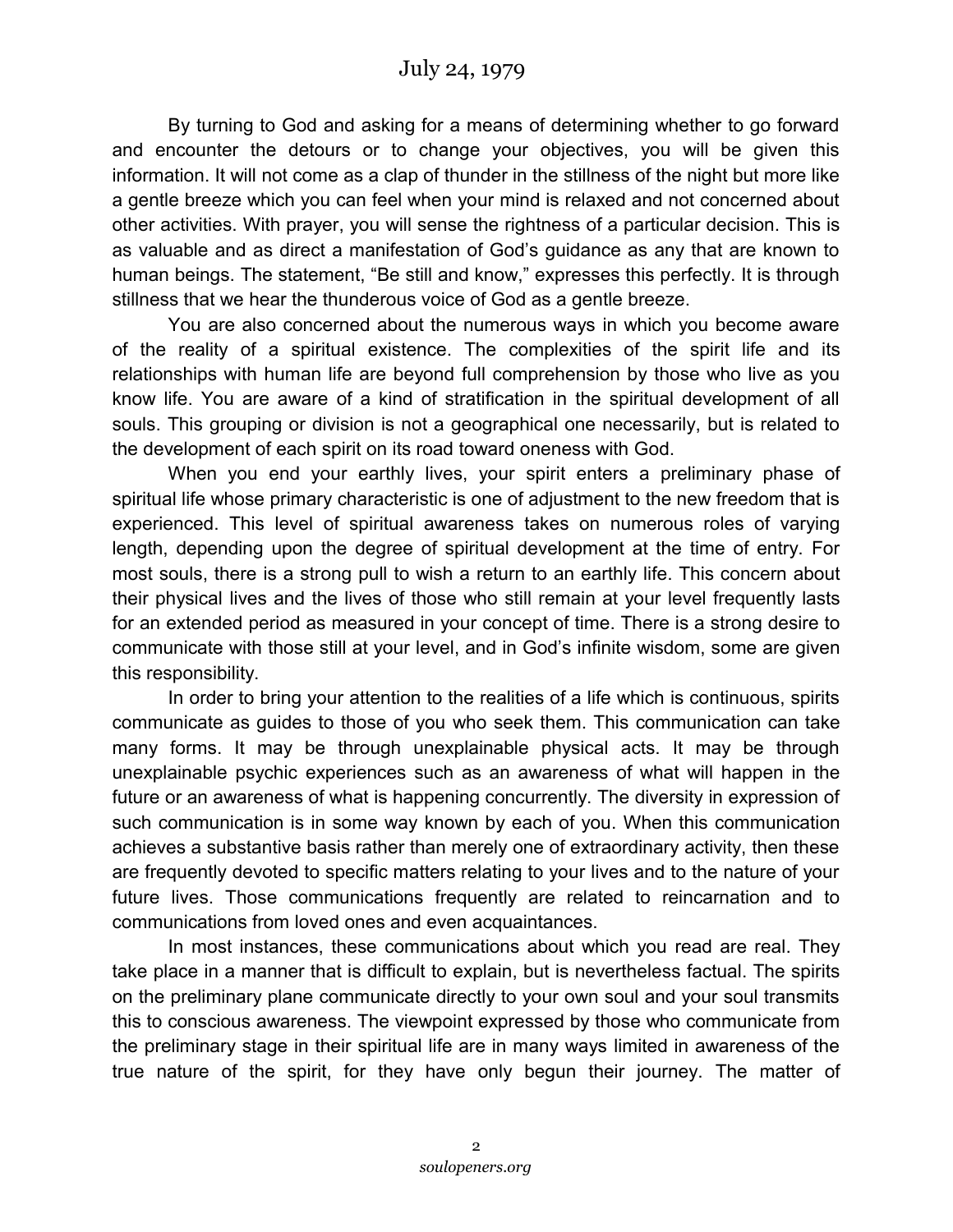reincarnation is determined by God in accordance with the wisdom of its necessity and its time.

Those in the preliminary plane are frequently aware of the many souls who are entering that plane as one who returns home after a journey carrying them to distant lands. There is an excitement about the travels and a heightened awareness of them for a considerable length of time. But as time progresses, the traveler turns away from such attention to memories and looks to the future. And so it is on the preliminary plane that a soul looks ahead to what lies before rather than remains bound to the experiences of the life just completed.

For those of you who have not developed in spiritual awareness to a degree determined by God, you receive spiritual contact from guides in the preliminary plane. God also determines that for others there is need for guidance and direction and information, if you so wish to call it, which is available through the perspective of those who are no longer bound to their earthly lives as closely as those on the preliminary plane. We who speak to you now have reached this next phase in our spiritual development and because of our growth, we look forward, not backward.

We are concerned about spiritual development of all, and we tend to view particular problems in the earthly phase with a degree of detachment. We do not imply a disinterested approach, but we view the importance of the spiritual matters of earthly life rather than being weighted down by the physical and temporal matters of that life.

It is God who determines from what level your guides will be forthcoming. We ourselves have no full understanding of the criteria by which we are selected as your guides, nor are we aware of the criteria determining your sensitivity to our plane of existence rather than the preliminary plane. Although you are blessed to receive God's word through us, at times God sees a purpose in your being guided for a period of time by those at the preliminary stage of their development. It is God's sense of the appropriateness of our communications to your lives which determines at which level you receive them.

 It is not difficult to be aware of which plane your guide resides in, for the nature of these communions is immediately apparent. Those messages which are centered on specifics in your daily lives are received from the preliminary plane. Guidance which directs your spiritual progress in achieving a more perfect understanding of the essence of God, independent of specific details relating to the lives you live on a daily basis, emanate from this next level. We are not bound by ties to our earthly existence. It is not important that you know who we are or what we have been or what we shall become. What is important is the quality of your lives as reflected by your expanding awareness of God's direction and love and peace.

In this explanation of a small part of the intricacies and mysteries of God's kingdom, you should not be reluctant to express your specific concerns as they relate to your daily lives. If it is God's will that you know of the future, you will be given such